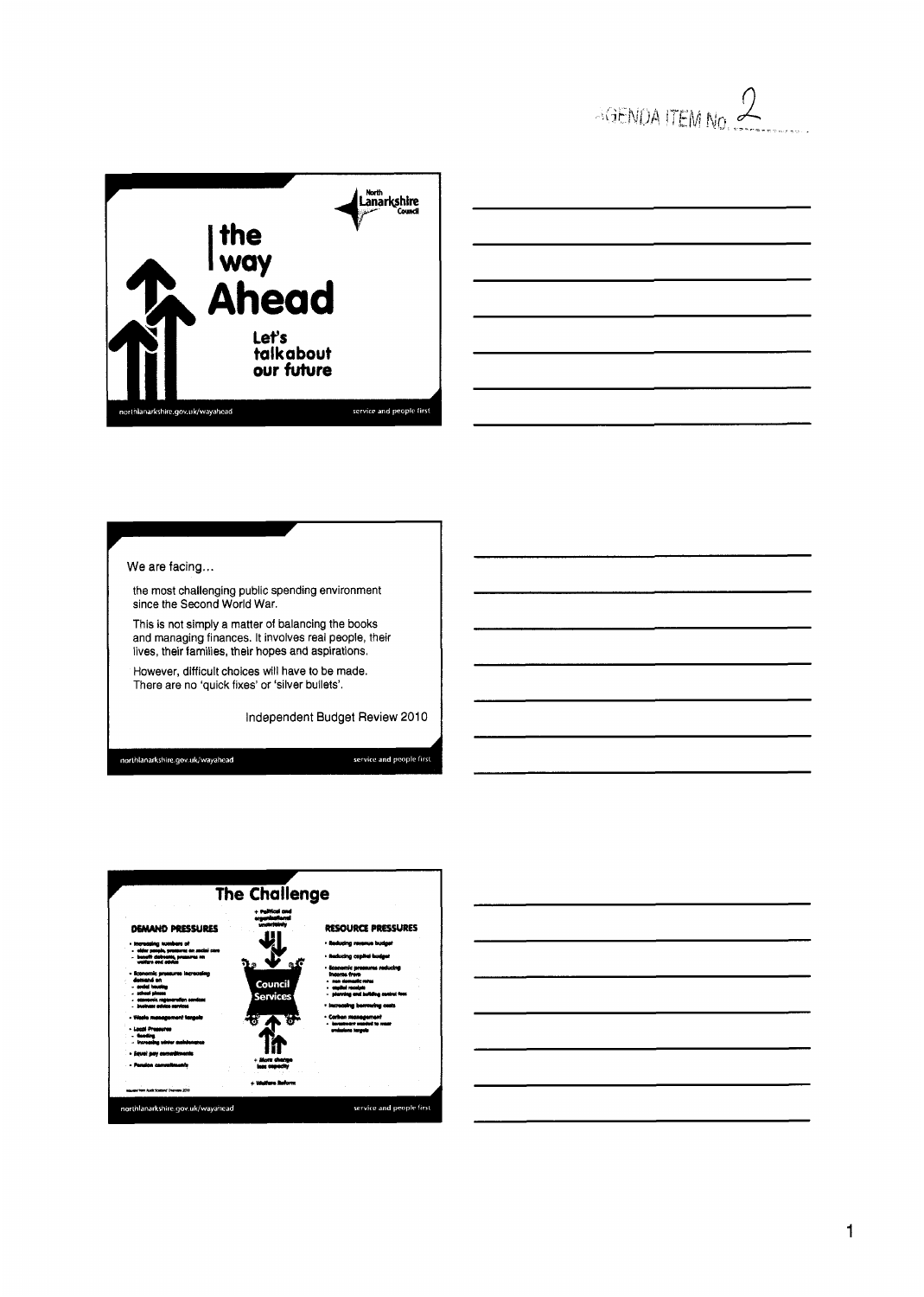# Planning for the future

Our draft corporate plan sets out what the North Lanarkshire Partnership expects to achieve for North Lanarkshire between 201 **311 4** and 201 7/18. It has four key priorities:

- Health and wellbeing
- Lifelong learning
- Regeneration
- Service and People First  $\bullet$

northlanarkshire.gov.uk/wayahead

service and people first



#### Planning for the future

Each key priority has strategic outcomes:

- Regeneration
	- Reduced unemployment and worklessness
	- Improved business growth and infrastructure
	- Better town centres and communities
	- Improved environment
- Service and People First
	- More customer focus - Workforce development
	- Greater efficiency

northlanarkshire.gov.uk/wayahead

- ImDroved oerformance

service and people first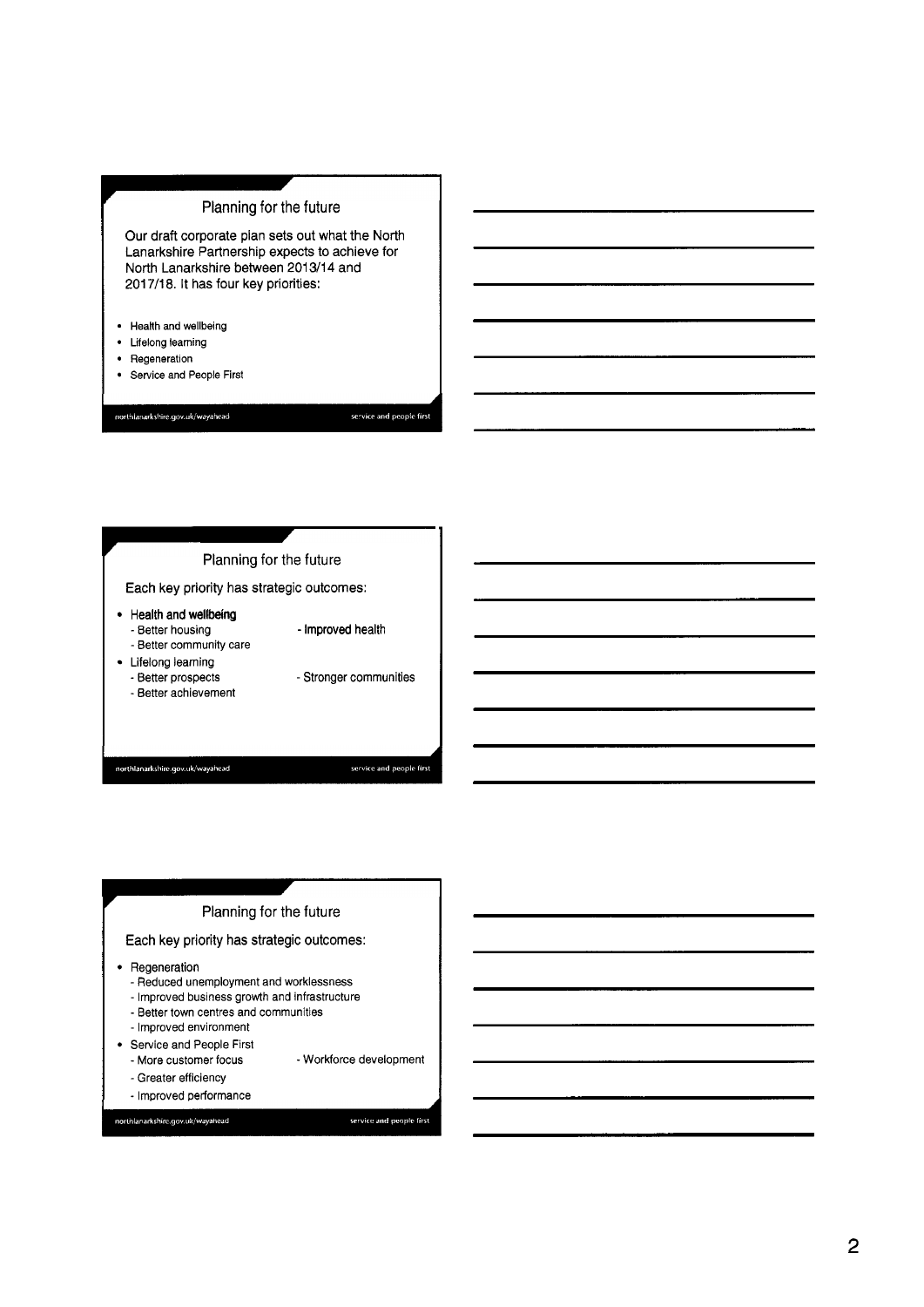





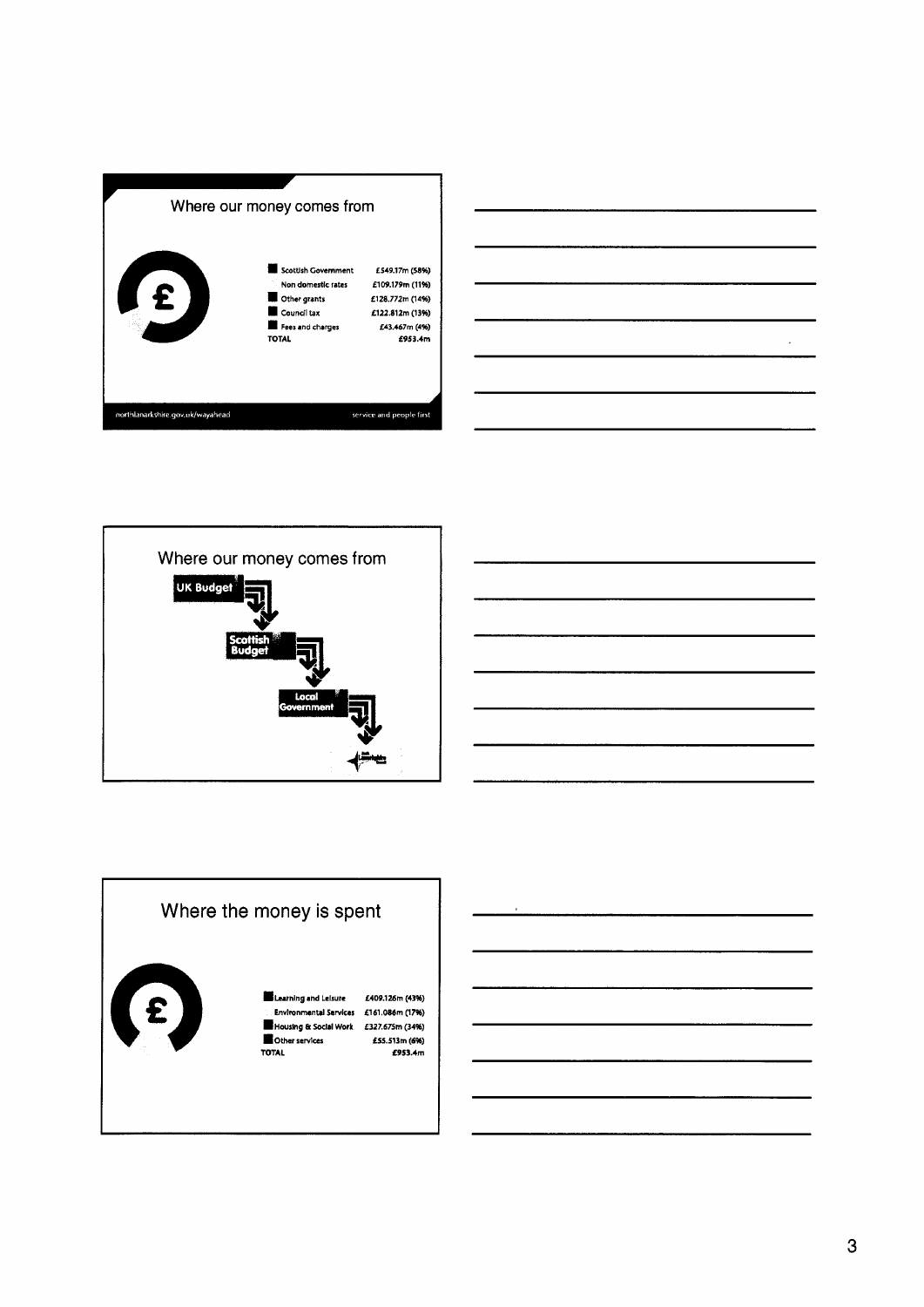







| Service                                | 2013/14<br><b>FOOD</b> | 2014/15<br><b>FOOD</b> | 2015/16<br>moo | Total<br>9000 | Workforce<br>reduction (FTE) |
|----------------------------------------|------------------------|------------------------|----------------|---------------|------------------------------|
| Chief Executive's Office               | 130                    | 205                    | RO.            | 415           | 10                           |
| Corporate Services                     | 1820                   | 763                    | 1095           | 3678          | 69                           |
| <b>Finance &amp; Customer Services</b> | 2615                   | 804                    | 1742           | 5161          | 23                           |
| <b>Environmental Services</b>          | 5009                   | 5687                   | 5753           | 16509         | 379                          |
| Housing & Social Work Services         | 14290                  | 6373                   | 11738          | 32401         | 208                          |
| Learning & Leisure                     | 13426                  | 14053                  | 15167          | 42646         | 695                          |
| Corporate Savings                      | 195                    | 4625                   | 115            | 4935          | 3                            |
| Totals                                 | 37545                  | 32510                  | 35600          | 105,745       | 1387                         |

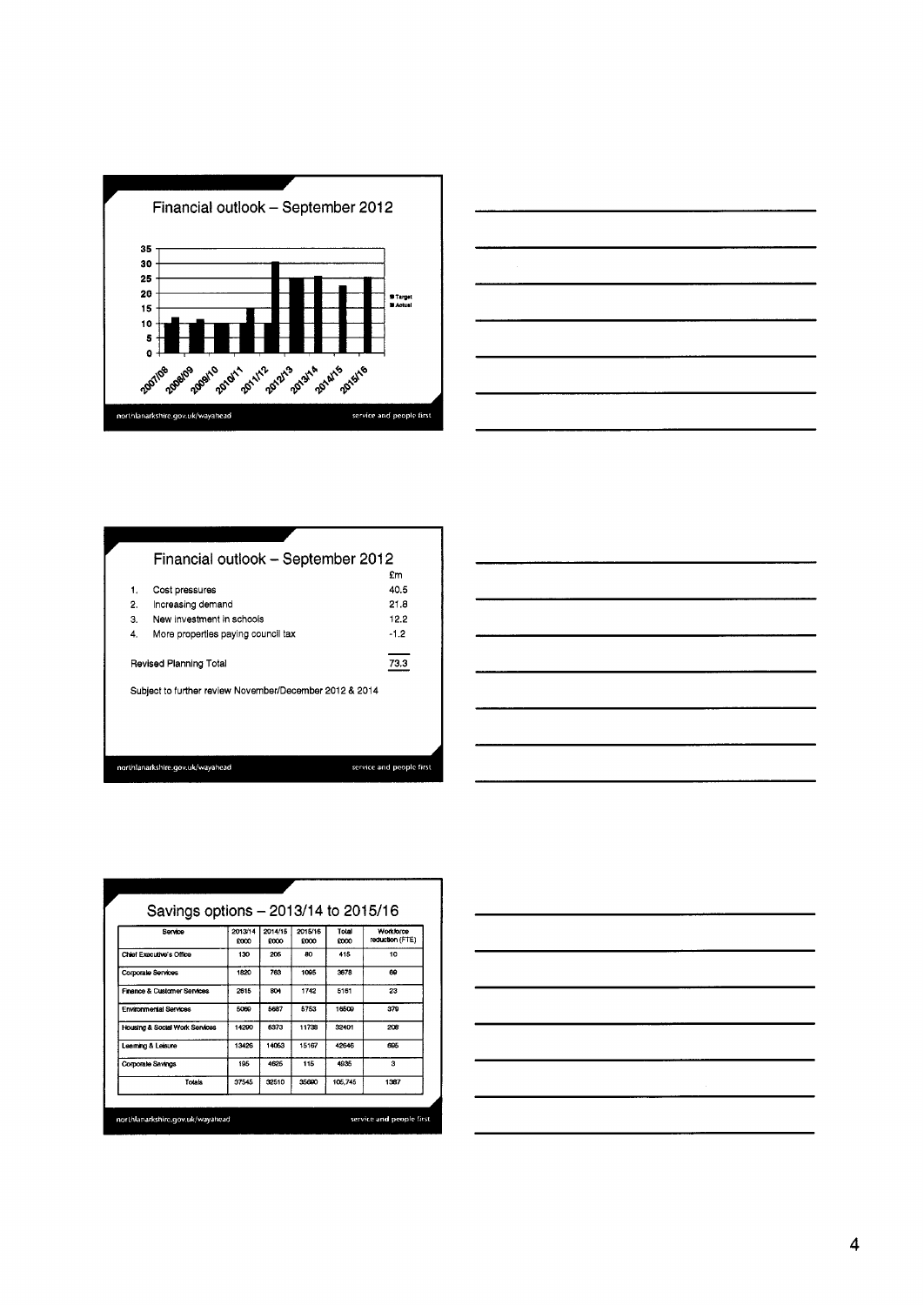# **Savings options - summary**

- Efficiency Measures **58%**
- Income Generation **6%**

Service Prioritisation **36%** 

- Reduction in Workforce **1387** FTE or **10.3%** 
	- **f 105.7~1**
- Savings options total
- Savings needed **f73.3m**

northlanarkshire.gov.uk/wayahead

service and people first

# Some examples - Housing and Social Work

| Savings option                                                                                           | Saving                   |
|----------------------------------------------------------------------------------------------------------|--------------------------|
| Purchase fewer places in residential schools<br>٠                                                        | £300,000                 |
| Reduce budget for residential schools (disability) and focus<br>٠<br>more on community care              | £100,000                 |
| Withdraw funding for Newpark School for young people with<br>٠<br>emotional and behavioural difficulties | £330,000                 |
| Change the way we provide services to younger adults by the<br>٠<br>application of Self Directed Support | £5.19m                   |
| Provide equipment and adaptations to younger adults only<br>٠                                            |                          |
| to those with critical and substantial needs                                                             | £1m                      |
| Close Chilterns and Belhaven Nursing Homes<br>٠                                                          | £1.9m                    |
|                                                                                                          |                          |
| northlanarkshire.gov.uk/wavahead.                                                                        | service and people first |



 $\bar{z}$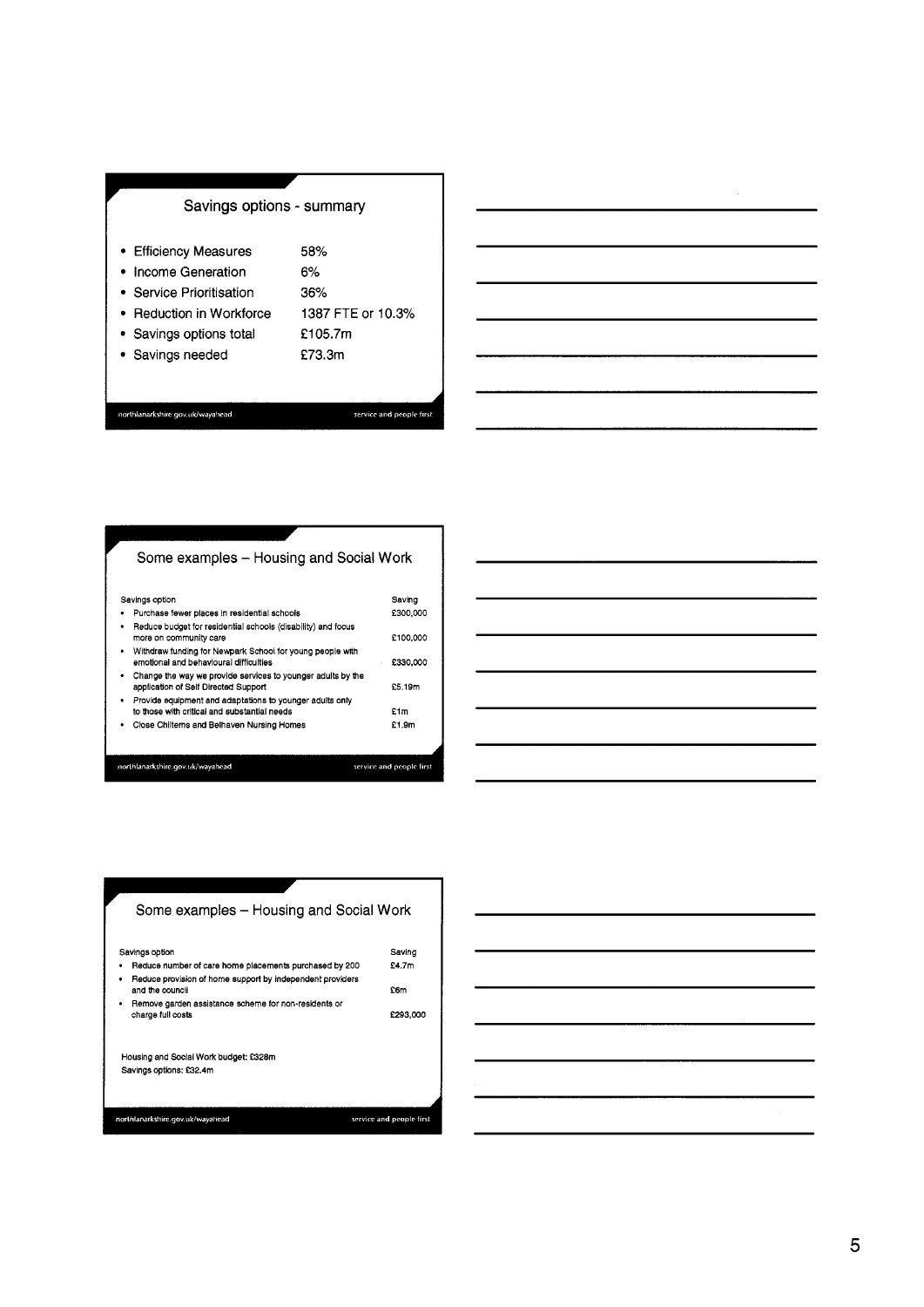



| Some examples – Learning and Leisure                                                                                |                          |
|---------------------------------------------------------------------------------------------------------------------|--------------------------|
| Savings option<br>Reduce single source grant programme by 20%                                                       | Saving<br>£400,000       |
| Cease Primary 5 swimming programme or charge for pupils<br>who are not entitled to free school meals                | £110,000                 |
| Close swimming pools in six high schools which have them<br>٠<br>Reduce range of community learning and development | £93,000                  |
| programmes                                                                                                          | £1.05m                   |
| Move nursery centres to term-time only<br>٠                                                                         | £338,000                 |
| Learning and Leisure budget: £409m                                                                                  |                          |
| Savings options: £42.6m                                                                                             |                          |
| northlanarkshire.gov.uk/wayahead                                                                                    | service and people first |
|                                                                                                                     |                          |



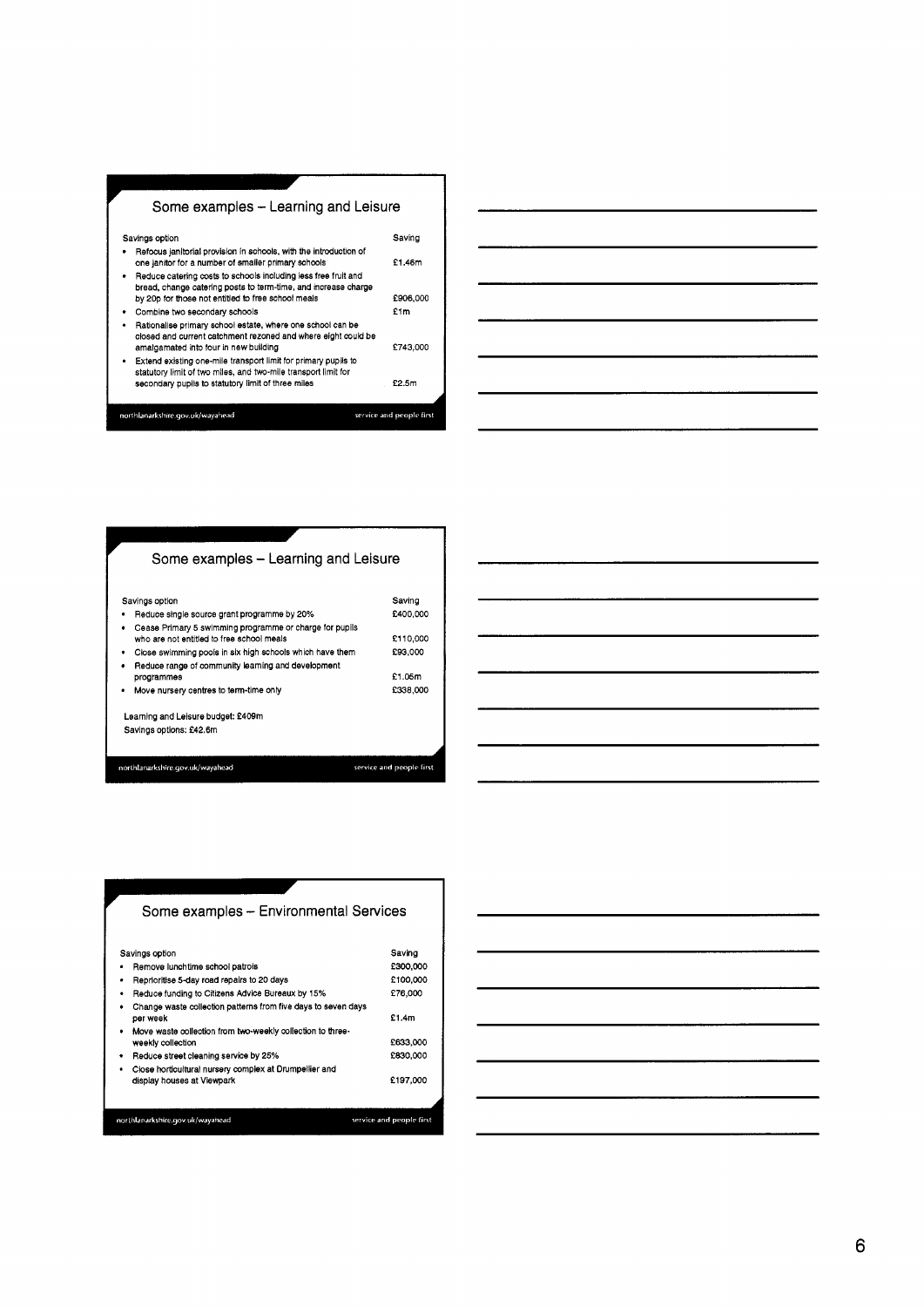